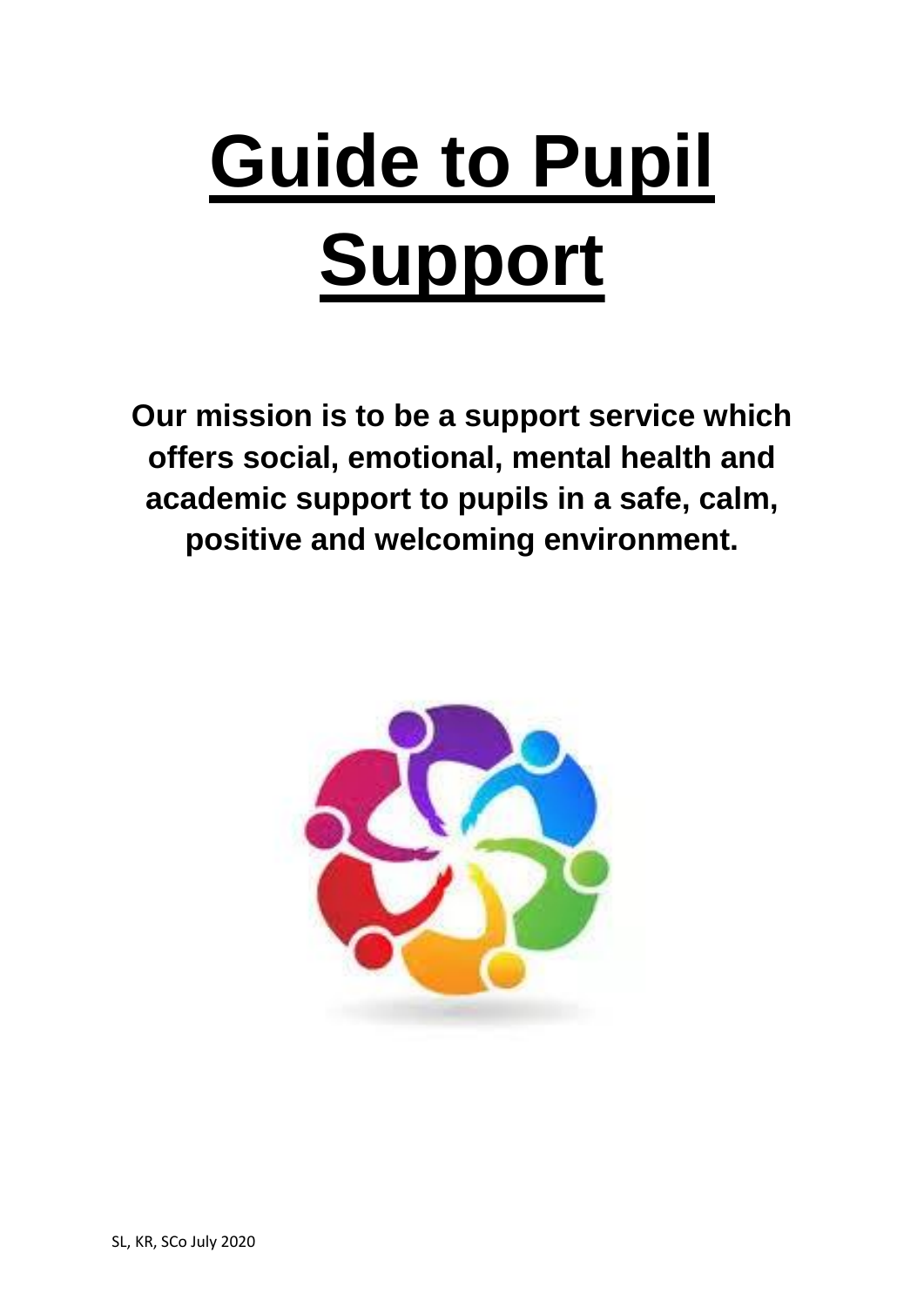#### OUR TEAM

Pupil Support has three permanent members of staff working on the team. Sam is the Pupil Support Manager and Stacey and Kayley are very experienced and valued members of the team. All 3 members of the team are also qualified first aiders.



# WHAT PUPIL SUPPORT IS/WHAT WE DO

Pupil Support is a welfare/pastoral service. We currently offer a variety of services in school. Plus, we are hoping to expand!

At the moment we have many strings to our bow.

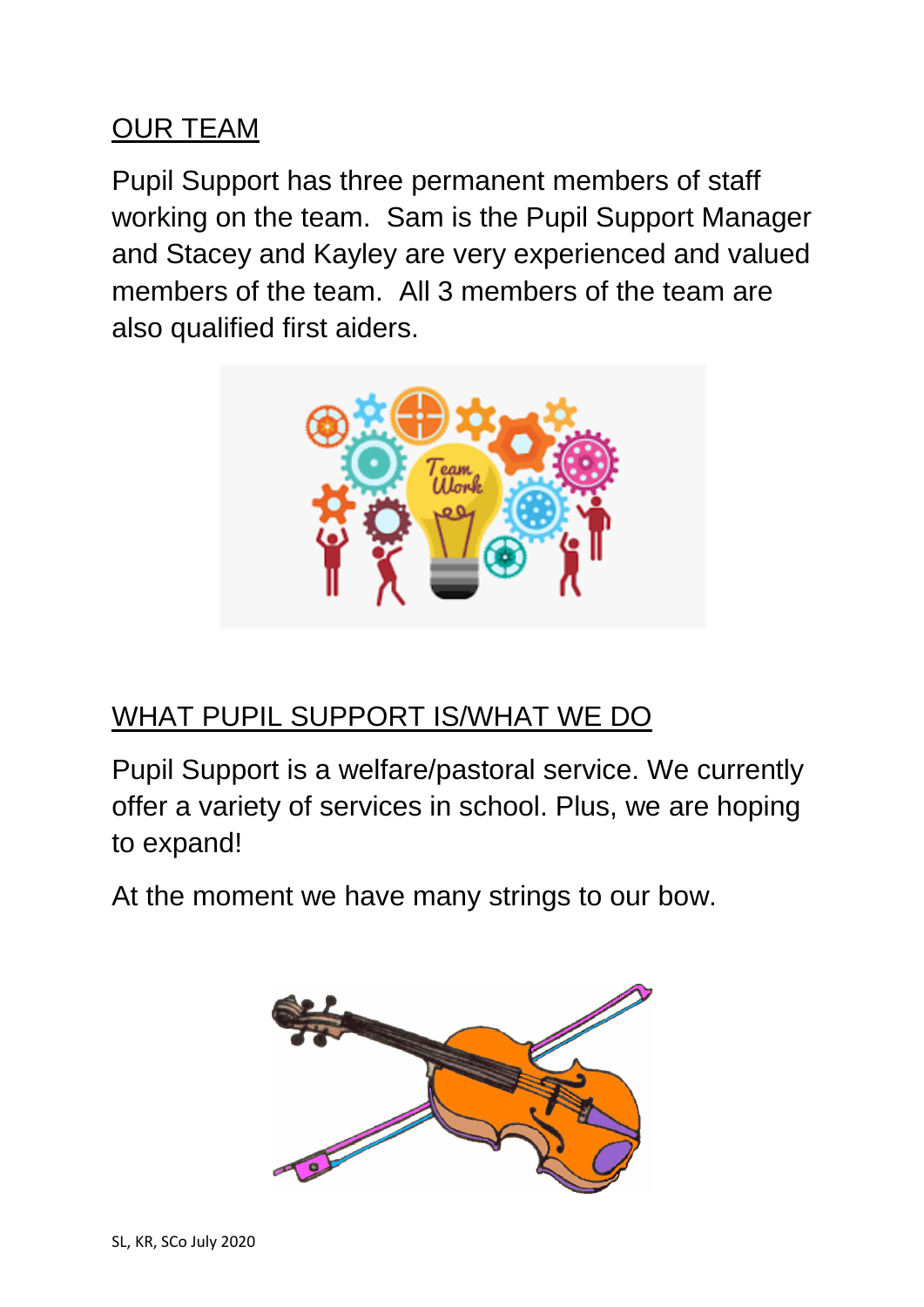## SERVICES AROUND SITE

• Each lesson we endeavour to complete a class check. We will check the school site to ensure that all pupils are settled in class. We keep a record of any issues (for reference) in the Pupil Support Hub.



- If any pupils are 'Out of Class' we will engage with them and try to return them to class. If pupils refuse to return to class, we will offer pupils the opportunity to come to Pupil Support and endeavour to communicate their whereabouts and the reason they have accessed Pupil Support, with the relevant classroom staff.
- If a pupil refuses to either access Pupil Support or to return to class, Pupil Support will liaise with the classroom staff to devise a monitoring plan for the situation.

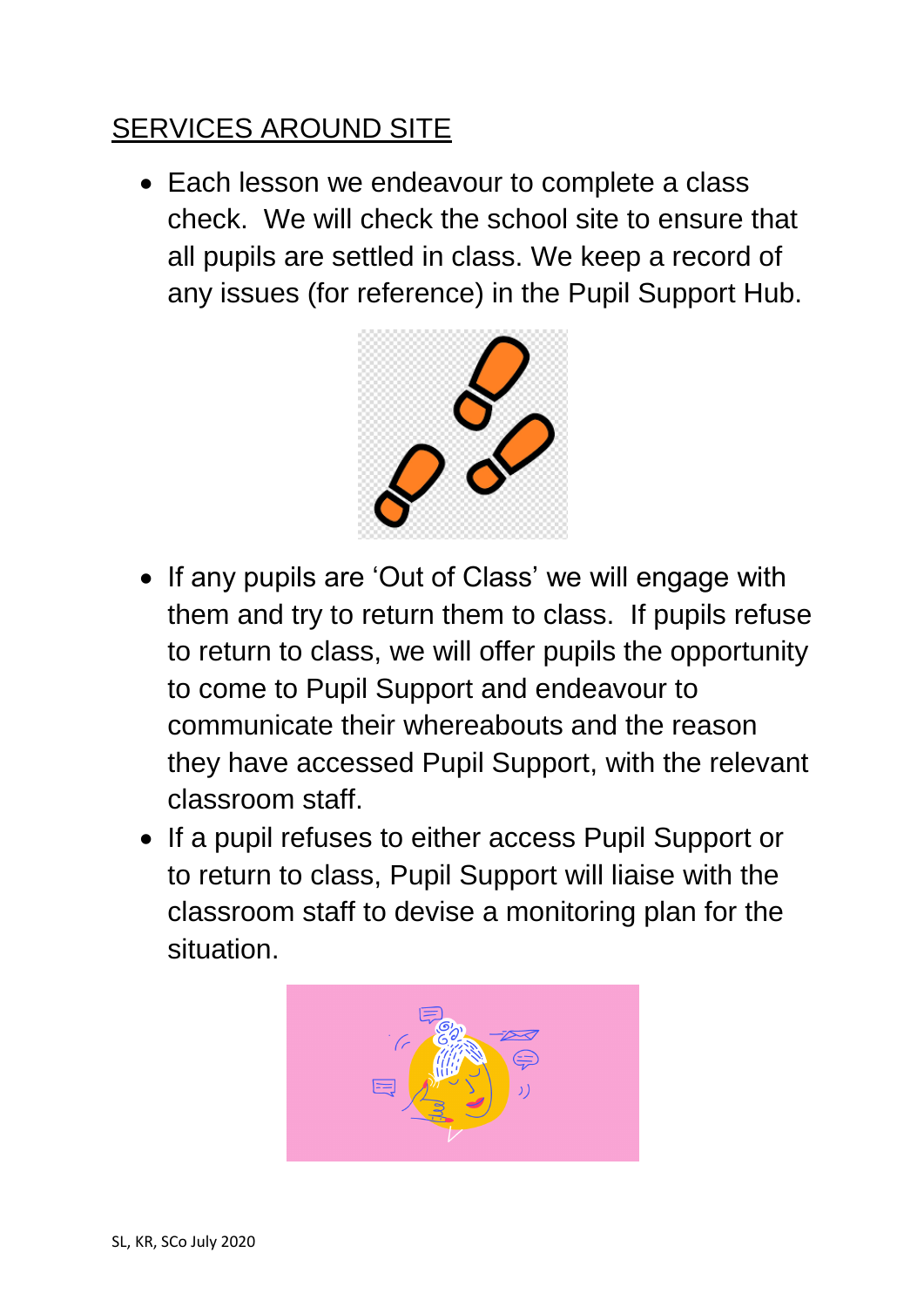- If a pupil chooses to go off site, classroom staff and Pupil Support will agree a strategy. Staff (classroom or Pupil Support) must follow or endeavour to find a pupil. The responsibility for pupils is shared throughout the staff team. It is not the sole responsibility of Pupil Support to monitor/supervise/find pupils who are missing from class/site. If a pupil is confirmed as missing from site, their individual risk assessment should be consulted and the correct procedure followed, as specified. It is standard practice to inform pupils' parents or carers and police after an hour; however some pupils' risk assessments may differ. We would call the police immediately for younger or more vulnerable pupils in line with our Safeguarding and Child Protection policies.
- Communication is vital! In order to be effective we rely on staff informing us if pupils leave class. THERE IS A NOTICE BOARD IN OUR OFFICE FOR YOU TO LEAVE A MESSAGE ON IF YOU DON'T HAVE A SCHOOL PHONE.

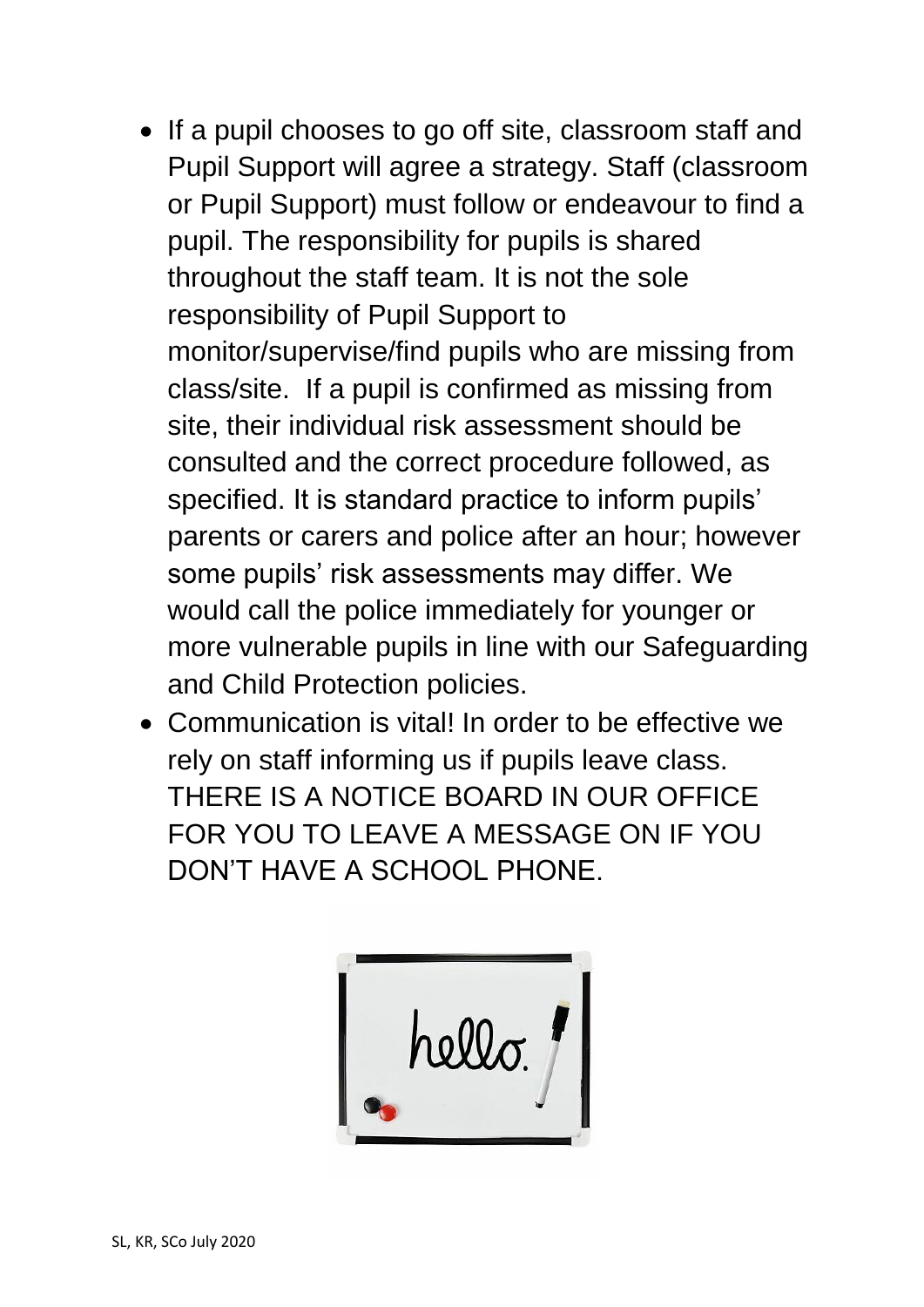## SERVICES IN CLASS

- On occasion members of the Pupil Support team will be timetabled to cover in class.
- You can also call on us to provide extra assistance in the classroom.



## SERVICES IN PUPIL SUPPORT

We are lucky to have 2 areas for pupils to access. Our main space is called the Hub. This is an ideal environment for pupils to work in, talk informally with staff or interact socially with staff and other pupils. We also have the Snug, which is a more private space. It is important to remember that Pupil Support is an alternative space, it should not be perceived as a sanction or a reward when a pupil needs to or chooses to attend. We are an additional option to consider in times of need by all.

 You can call to see if it is possible for a pupil to work in the Pupil Support rooms. A member of the classroom staff may accompany and work with a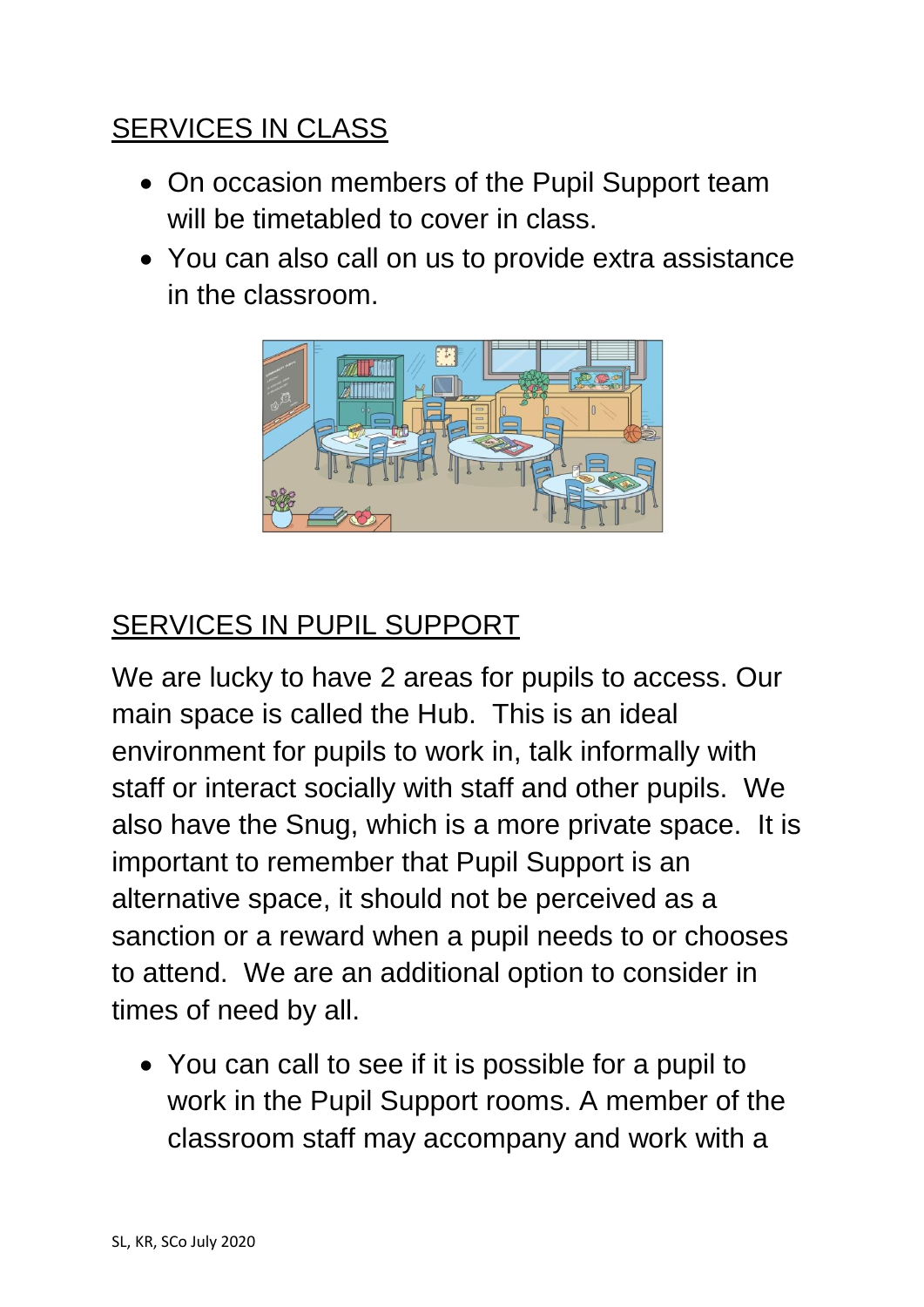pupil in our rooms. Please check for room availability with PS staff.

 Alternatively, if a pupil requires a break from class and/or staff but wants to work we can facilitate this in Pupil Support. Please check with PS staff that someone is available, ideally work would be sent with the pupil but if this is not possible we do have generic folders of work for pupils to access. We also have two working PCs.



• Pupil Support also gives pupils an opportunity to take a chance to re-group if they are finding the classroom environment or school to be stressful. This may mean that a pupil may not be ready to accomplish an academic task, but they may wish to talk about an issue that is concerning them, engage in a social activity or merely take some time out/quiet time before returning to class. PS staff will endeavour to communicate how a pupil has spent their time in PS with classroom staff.







shutterstock.com . 1101680813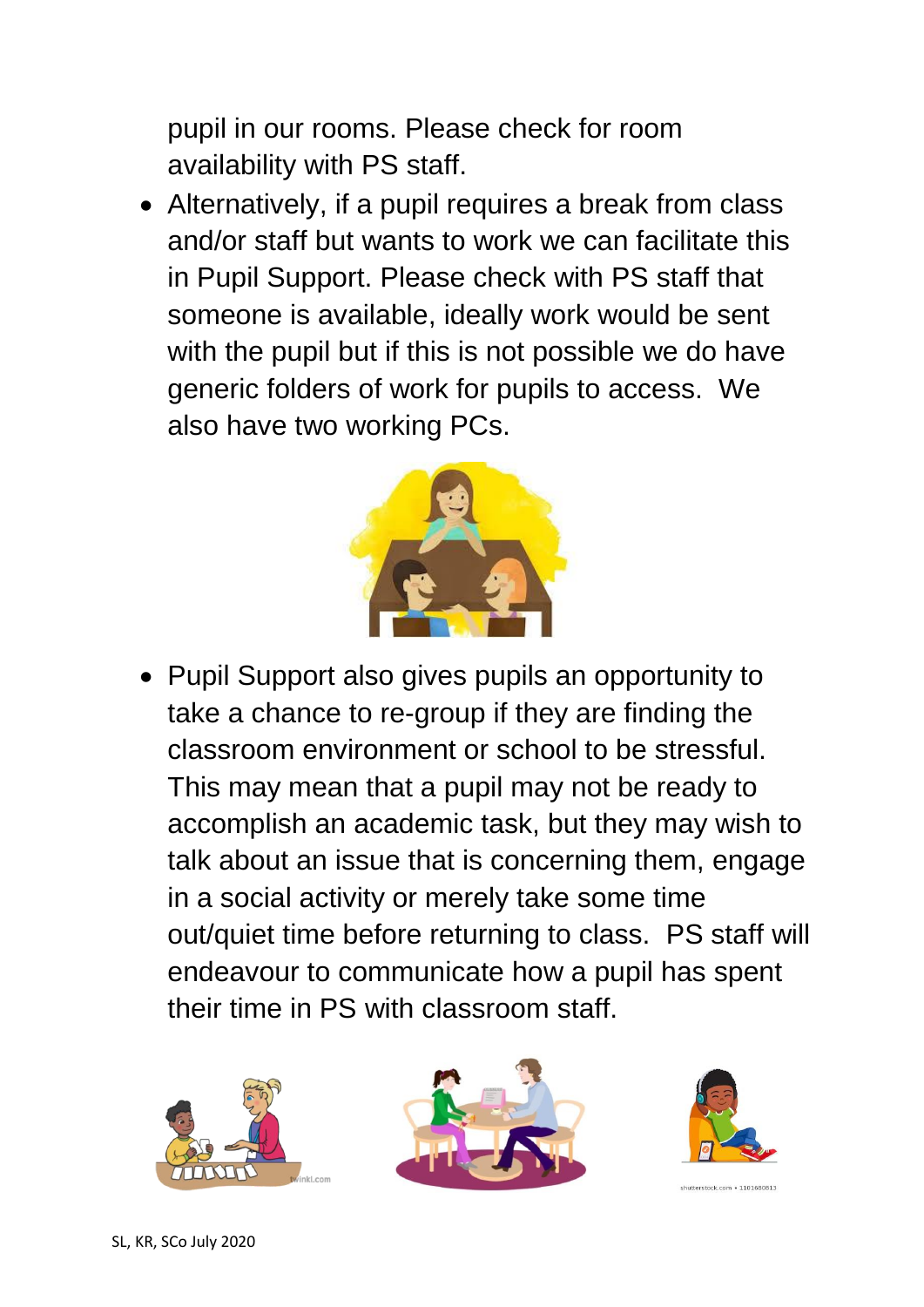## ADMINISTRATION DUTIES

- Pupil Support will liaise with the staff from the Front Office to ensure that any issues/changes to attendance that occur throughout the day are communicated throughout school to the relevant members of staff.
- Pupil Support will provide the checklists for staff that are on supervision duty at breaktime and lunchtime. If you are on duty please pick up the relevant checklist up from PS and return it to PS when your duty finishes. We will file the checklists for reference.
- Pupil Support will supply the Dining Room with a checklist at lunchtime and will collect the list at the end of lunchtime. This is also filed for reference.

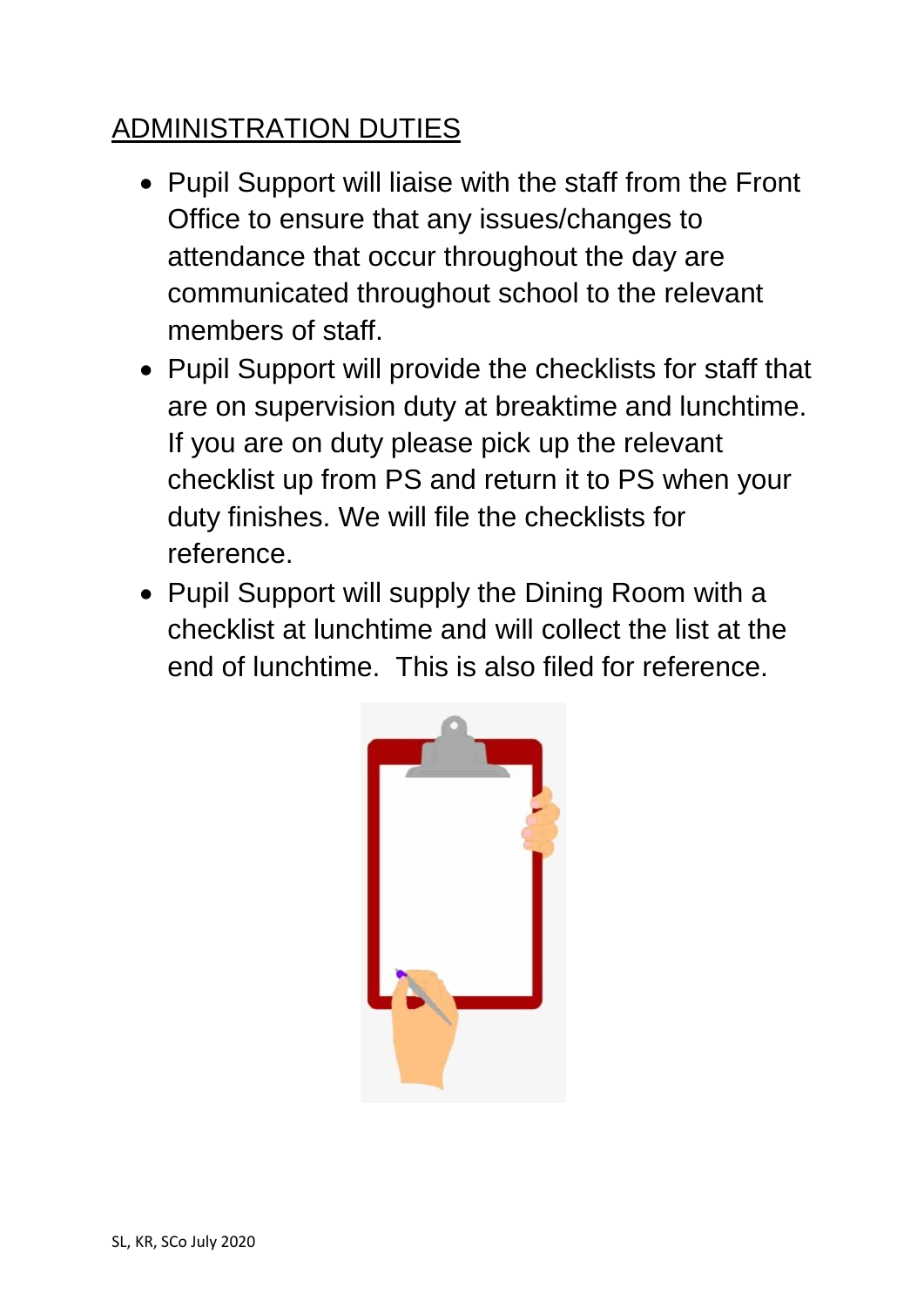#### OUR AIMS FOR THE FUTURE



The Pupil Support service is a stepping stone between pupils and class. We frequently engage with pupils who are upset, angry, disaffected, distracted, fearful, anxious, troubled or generally struggling to get to the place that they need to be in order to work. Pupils come to us for time and understanding. For a shoulder. For support. They may wish to vent, talk, scream, cry or simply sit quietly. It is our role as a team to facilitate this and use our skills as effectively as possible to support the pupil in working out their issues and a way to resolve them.

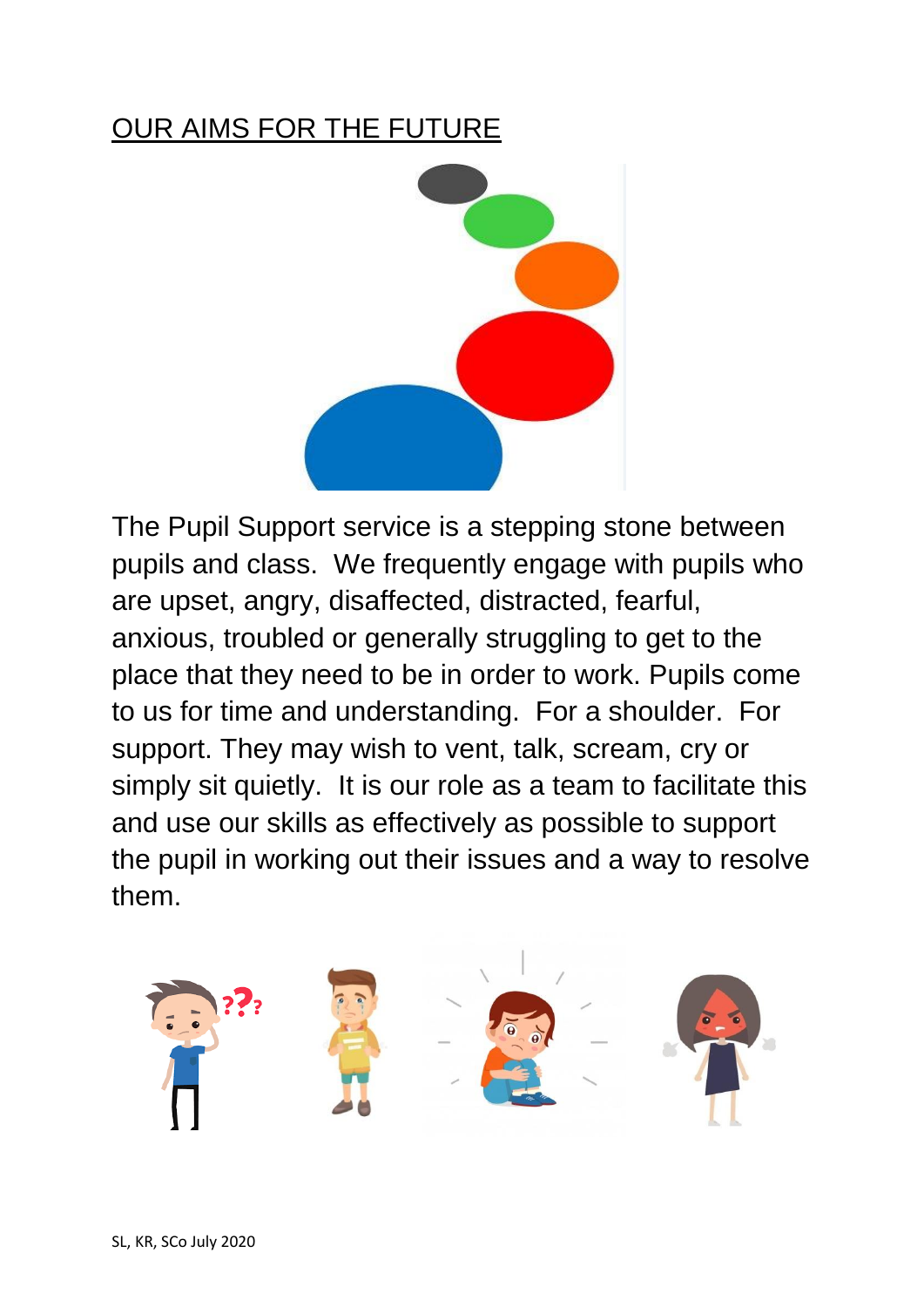We also offer advice and support to our colleagues, liaise with SLT or Safeguarding Officers when necessary and communicate with parents/carers when required as part of our pastoral duty of care. We aim to communicate as effectively as possible with all parties to provide the best of care for the pupils who engage with Pupil Support.



With the advent of our new workspace we are hoping to expand our service. We wish to offer the pupils a more consistent approach. We have always been a reactionary service, intervening in situations as necessary and as priority dictates. However, our aim is to now offer some proactive services.

If possible we are going to try to ensure that there is always one member of the team in the Pupil Support rooms for pupils who wish to drop in. Staff permitting, we think – taking on board feedback that we have received – that it is important for pupils that someone is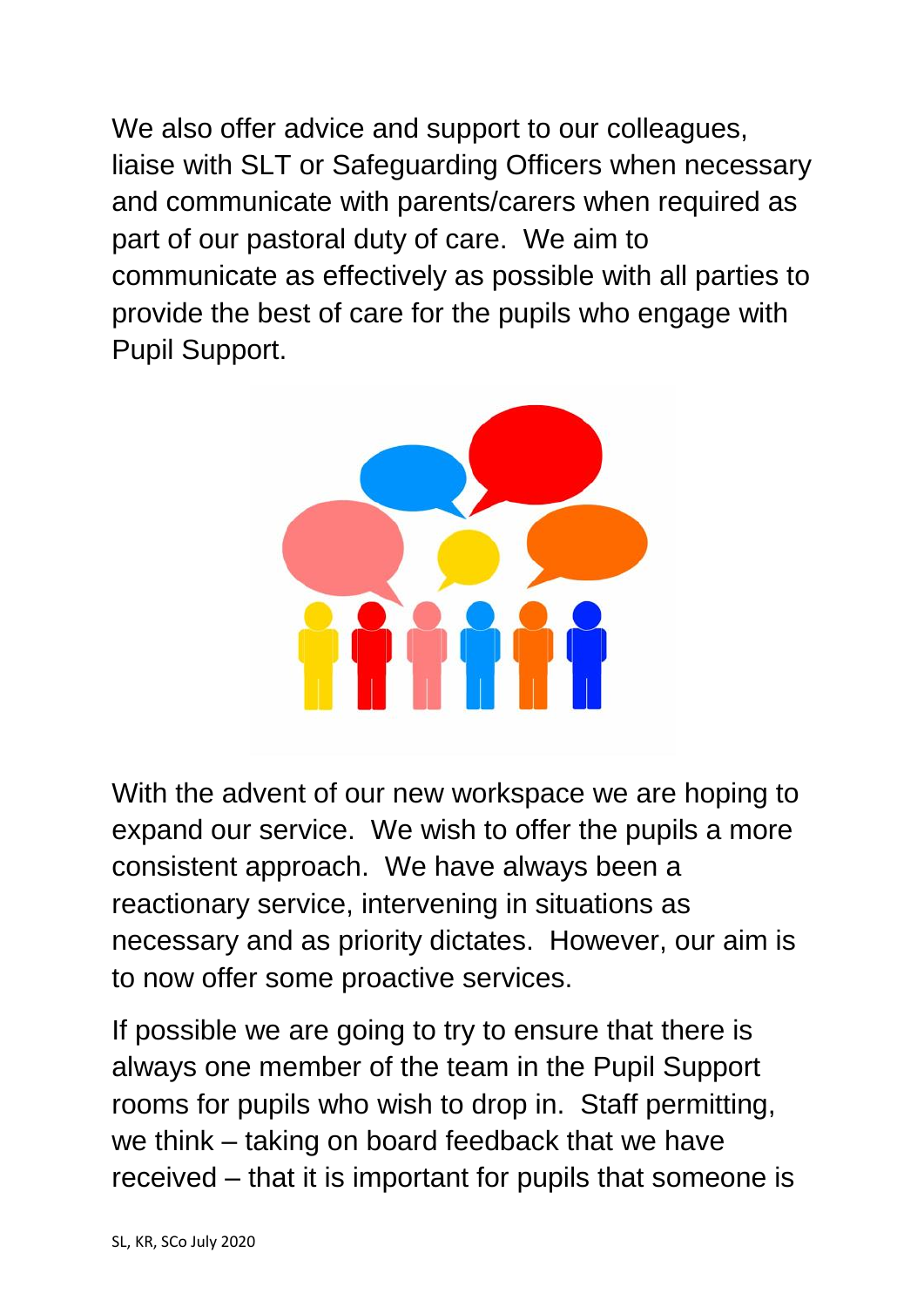always 'at home'. We realize that there will be times when this is not possible but we will endeavour to produce a rota that means that a member of our team will always be in if anyone calls.



As well as these informal, but necessary, drop-in sessions, we would also like to put into place scheduled sessions with pupils. We would like to establish a keyworker system. The staff team on Pupil Support would each take responsibility for a group of pupils. All pupils would be offered this service should they wish to partake. Sam, Kayley and Stacey would meet with each of the pupils from their respective groups on an individual basis once a half term. This session would be timetabled.

The aims of these sessions would be to allow pupils the opportunity to connect on a one to one basis with a member of staff, building a relationship which will serve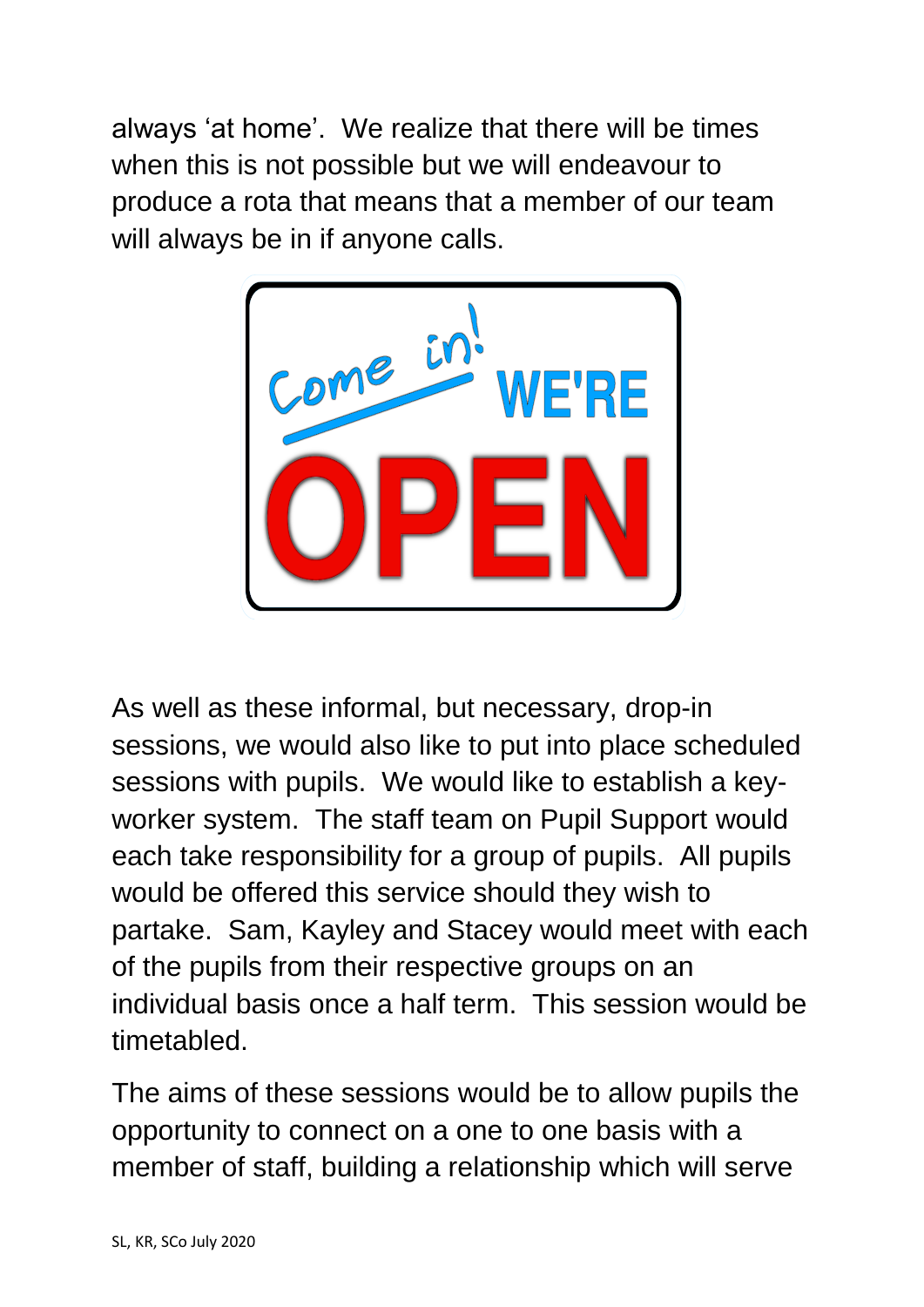to enhance their life in school and be a point of call for support and advice. It is important that we offer pupils as many avenues for support as possible. Our pupils receive wonderful support in class, we wish for the same with Pupil Support. We aim to build these relationships so that each pupil has that extra level of support when they need it.

During the key-worker sessions pupils may wish to discuss their progress, issues in school or at home, to work on some skills for life or simply enjoy some time away from the classroom connecting with a different person and building a new and hopefully long lasting relationship that will serve them well.



We are currently working on turning our new rooms into our new home; we want a calm, sunny, multi-purpose environment where everyone feels comfortable, safe and welcome.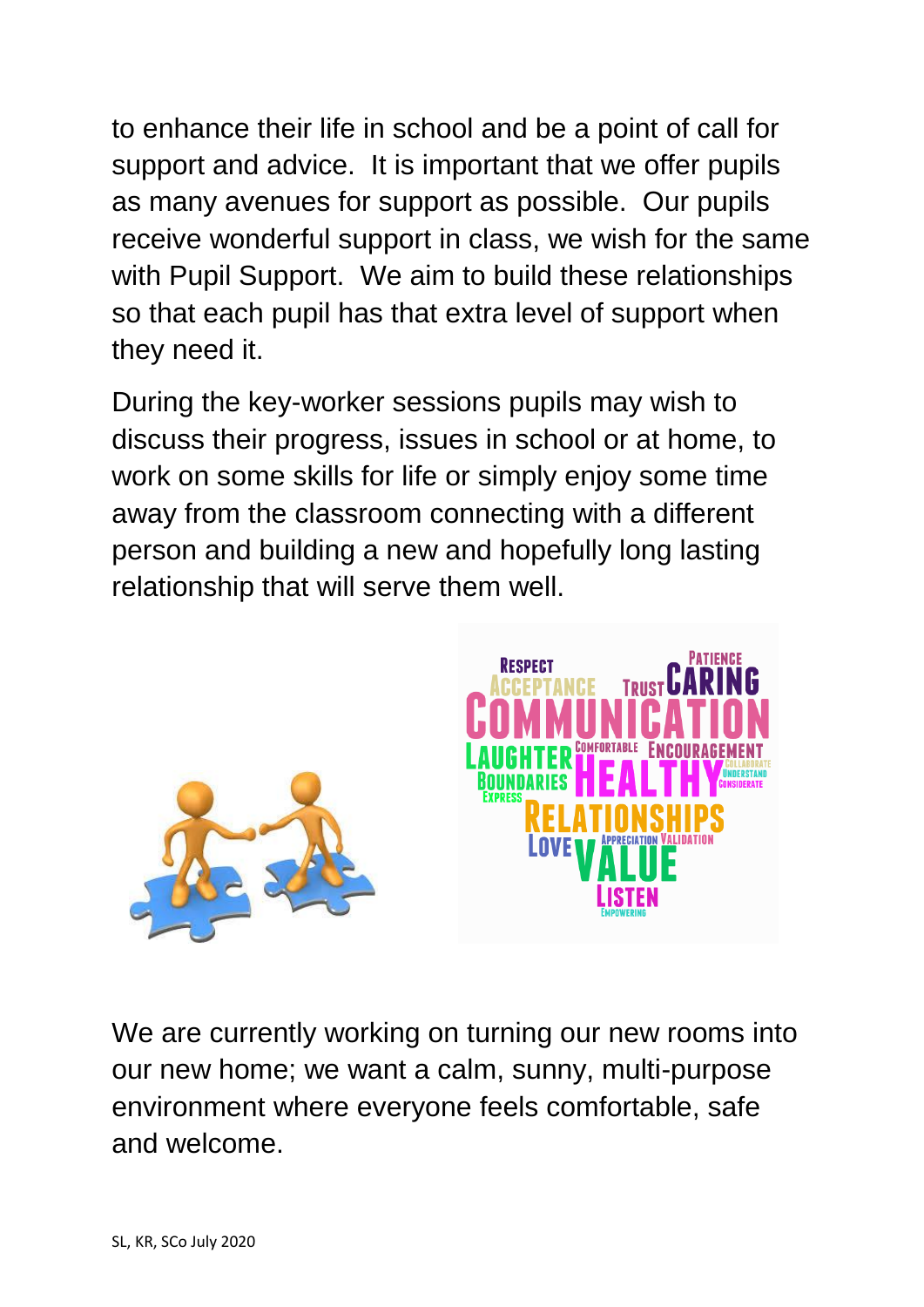

Each of us also has personal ambitions and areas that we would like to develop our skills in. We are actively looking for opportunities to do this. It is important to us to do so, to enhance our own professional lives and hopefully the lives of the pupils in our school.



We feel that the root of Chaigeley School's success is based in the people who choose to work here and the way each of us finds a way to connect with and inspire every pupil. Every member of staff brings their own